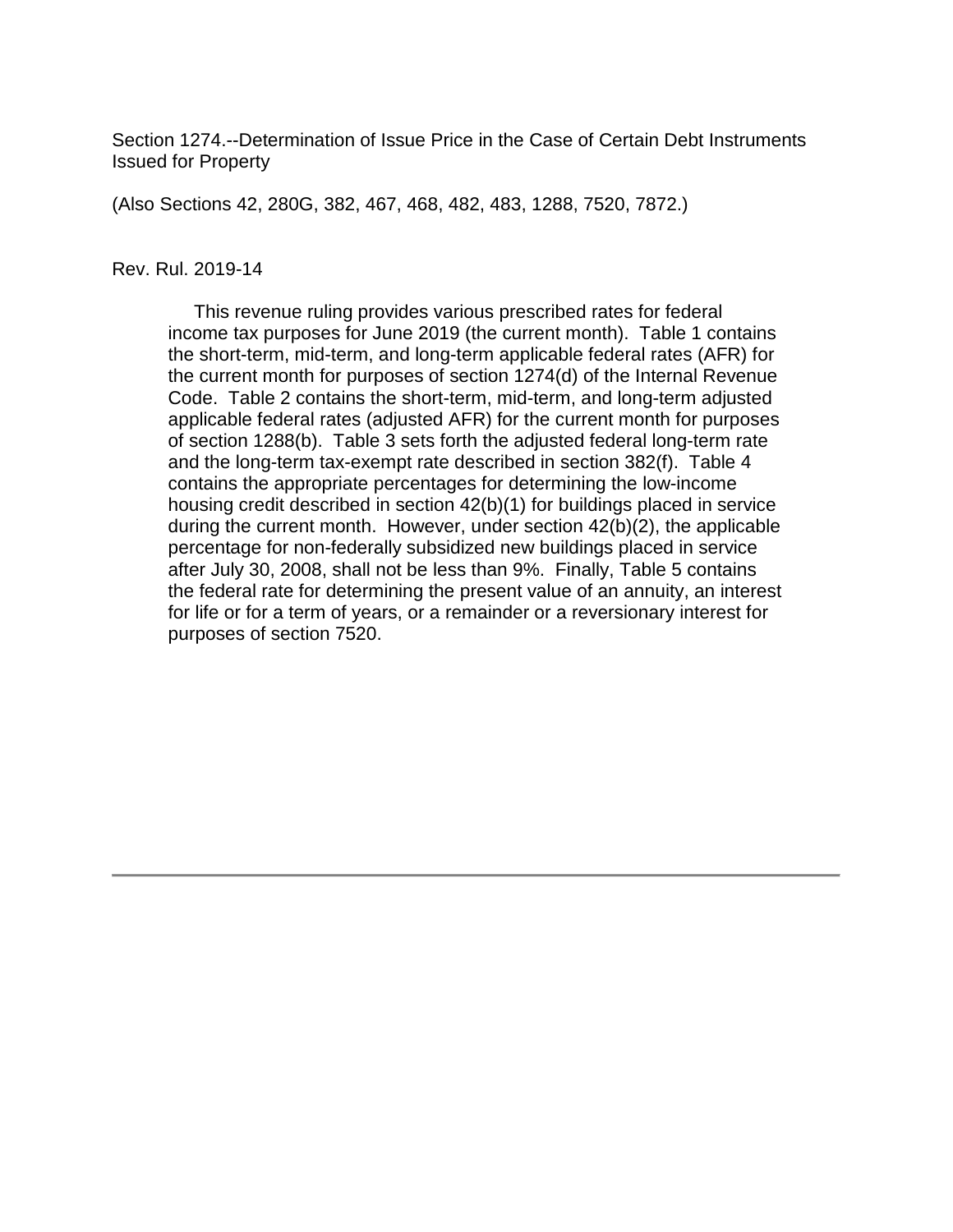## REV. RUL. 2019-14 TABLE 1

# Applicable Federal Rates (AFR) for June 2019

|            | <b>Period for Compounding</b> |            |           |                |  |  |
|------------|-------------------------------|------------|-----------|----------------|--|--|
|            | Annual                        | Semiannual | Quarterly | <b>Monthly</b> |  |  |
|            |                               |            |           |                |  |  |
|            | Short-term                    |            |           |                |  |  |
| AFR        | 2.37%                         | 2.36%      | 2.35%     | 2.35%          |  |  |
| 110% AFR   | 2.62%                         | 2.60%      | 2.59%     | 2.59%          |  |  |
| 120% AFR   | 2.85%                         | 2.83%      | 2.82%     | 2.81%          |  |  |
| 130% AFR   | 3.09%                         | 3.07%      | 3.06%     | 3.05%          |  |  |
|            |                               |            |           |                |  |  |
|            |                               | Mid-term   |           |                |  |  |
| AFR        | 2.38%                         | 2.37%      | 2.36%     | 2.36%          |  |  |
| 110% AFR   | 2.63%                         | 2.61%      | 2.60%     | 2.60%          |  |  |
| 120% AFR   | 2.86%                         | 2.84%      | 2.83%     | 2.82%          |  |  |
| 130% AFR   | 3.10%                         | 3.08%      | 3.07%     | 3.06%          |  |  |
| 150% AFR   | 3.59%                         | 3.56%      | 3.54%     | 3.53%          |  |  |
| 175% AFR   | 4.19%                         | 4.15%      | 4.13%     | 4.11%          |  |  |
|            |                               |            |           |                |  |  |
|            |                               | Long-term  |           |                |  |  |
| <b>AFR</b> | 2.76%                         | 2.74%      | 2.73%     | 2.72%          |  |  |
| 110% AFR   | 3.03%                         | 3.01%      | 3.00%     | 2.99%          |  |  |
| 120% AFR   | 3.32%                         | 3.29%      | 3.28%     | 3.27%          |  |  |
| 130% AFR   | 3.59%                         | 3.56%      | 3.54%     | 3.53%          |  |  |
|            |                               |            |           |                |  |  |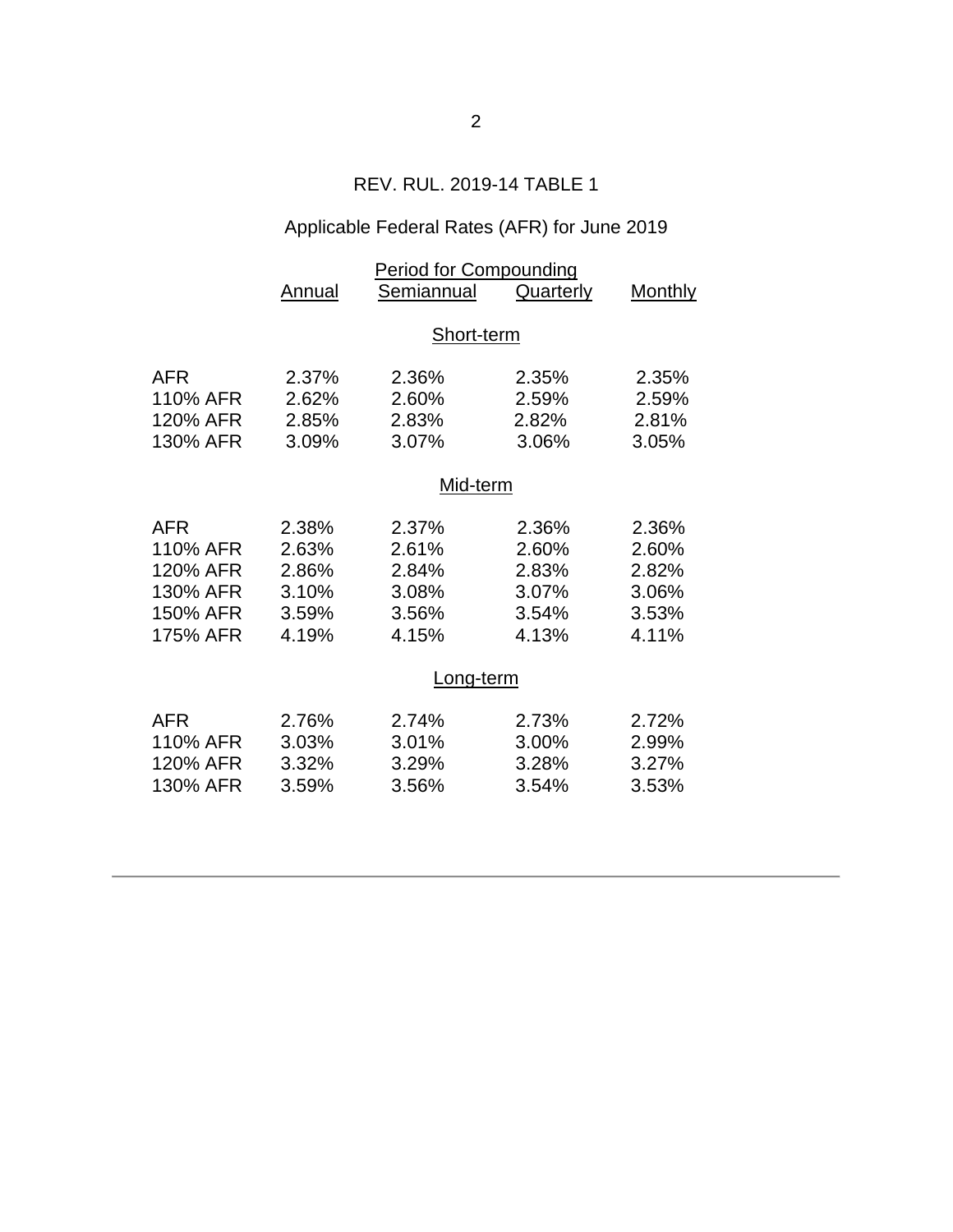### REV. RUL. 2019-14 TABLE 2

## Adjusted AFR for June 2019

|                            | Period for Compounding |            |           |         |  |
|----------------------------|------------------------|------------|-----------|---------|--|
|                            | Annual                 | Semiannual | Quarterly | Monthly |  |
| Short-term<br>adjusted AFR | 1.80%                  | 1.79%      | 1.79%     | 1.78%   |  |
| Mid-term<br>adjusted AFR   | 1.81%                  | 1.80%      | 1.80%     | 1.79%   |  |
| Long-term<br>adjusted AFR  | 2.09%                  | 2.08%      | 2.07%     | 2.07%   |  |

# REV. RUL. 2019-14 TABLE 3

| Rates Under Section 382 for June 2019                                                                                                                                                |       |
|--------------------------------------------------------------------------------------------------------------------------------------------------------------------------------------|-------|
| Adjusted federal long-term rate for the current month                                                                                                                                | 2.09% |
| Long-term tax-exempt rate for ownership changes during the<br>current month (the highest of the adjusted federal long-term<br>rates for the current month and the prior two months.) | 2.19% |

REV. RUL. 2019-14 TABLE 4